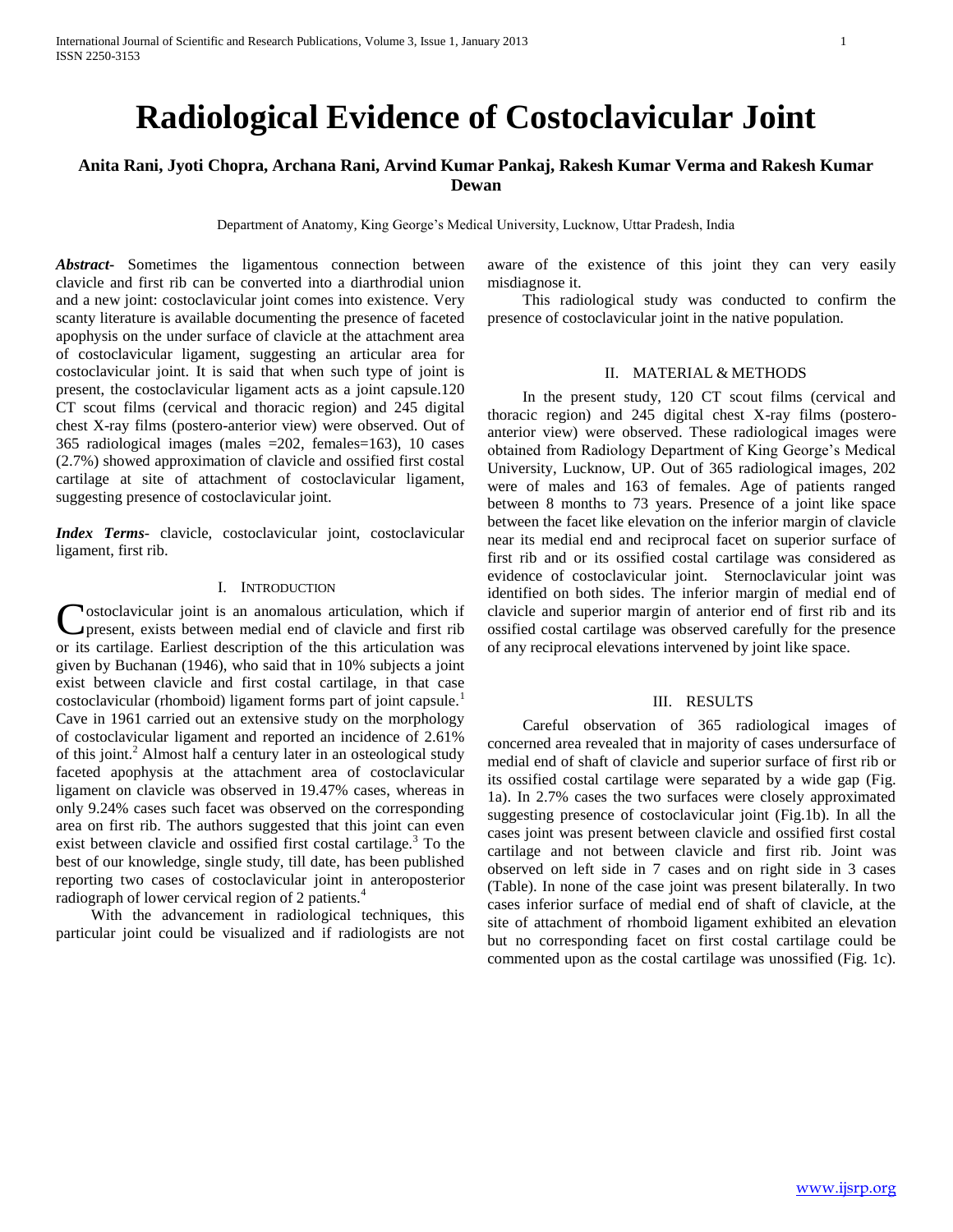

 **Figure 1**: Postero-anterior lower cervical radiograph showing **(a)** absence of costoclavicular joint (encircled area); **(b)** presence of costoclavicular joint on left side (encircled area); **(c)** facet like elevation on under surface of clavicle (arrow) and unossified first costal cartilage.

## **Table: Incidence of costoclavicular joint in studied population**

|                | Right       | Left        | Total       |
|----------------|-------------|-------------|-------------|
| Male           | $2(0.99\%)$ | 5(2.47%)    | $7(3.46\%)$ |
| $(n=202)$      |             |             |             |
| Female         | $1(0.61\%)$ | $2(1.23\%)$ | $3(1.84\%)$ |
| $(n=163)$      |             |             |             |
| $Total(n=365)$ | $3(0.82\%)$ | $7(1.91\%)$ | $10(2.7\%)$ |
|                |             |             |             |

#### IV. DISCUSSION

 Apart from forming sternoclavicular and acromioclavicular joints clavicle may also form diarthrodial articulation with first rib (costoclavicular joint) or coracoids process of scapula (coracoclavicular joint). These two unusual joints are formed due to modification in already existing fibrous connections between respective bones.

 Coracoclavicular joint is a true synovial joint which is occasionally present not only in humans but also in non human primates. $5$  The incidence of this joint varies from 0.8%-10%.<sup>6,7</sup> Diarthrodial costoclavicular articulation is said to be a modification of ancestral syndesmosis. In Galogo and Loris costoclavicular ligament was not a separate unit, but was part of

sternoclavicular joint capsule. In Gibbon, Orang and Chimpanzee it became a separate entity. Further, in Perodictius the costoclavicular ligament became bifascicular. In humans this ligament is larger in size, fibres are conical or cylindrical and comprises of anterior and posterior lamina with an intervening constant bursa suggesting an attempt towards formation of synovial joint.<sup>1,2,8</sup> It is proposed that the development of an emphatic type of costoclavicular ligament or a synovial type of costoclavicular joint is secondary to wide range of clavicular movements. So, probably it is a next step in the evolution.<sup>2</sup> Other possible factors responsible for the development of such variation could be attributed to environment, genetic constitution, rate and pattern of growth and type of bone remodeling.<sup>9,10</sup> Till date only one study has been published in which evidence of both the anomalous articulations of clavicle ie costo and coracoclavicular joints were observed in the form of facets at the area of attachment of costo and coracoclavicular ligaments respectively.<sup>11</sup>

 In the present study an incidence of 2.7% of costoclavicular joint was observed. In all the cases the joint existed between under surface of clavicle and ossified first costal cartilage. In two cases though clavicle exhibited facet but it was not possible to comment on the presence of joint as first costal cartilage was unossified. In the later part of twentieth century Redlund-Johnell provided radiological evidence of the costoclavicular joint in anteroposterior radiographs of lower cervical region of two patients, out of 950 patients, he observed.<sup>4</sup>

 While studying the morphological features of area of attachment of costoclavicular ligament on 153 clavicles of European origin, Cave observed smooth, elevated, circumscribed facet like area in 2.6% cases and regarded it as evidence of